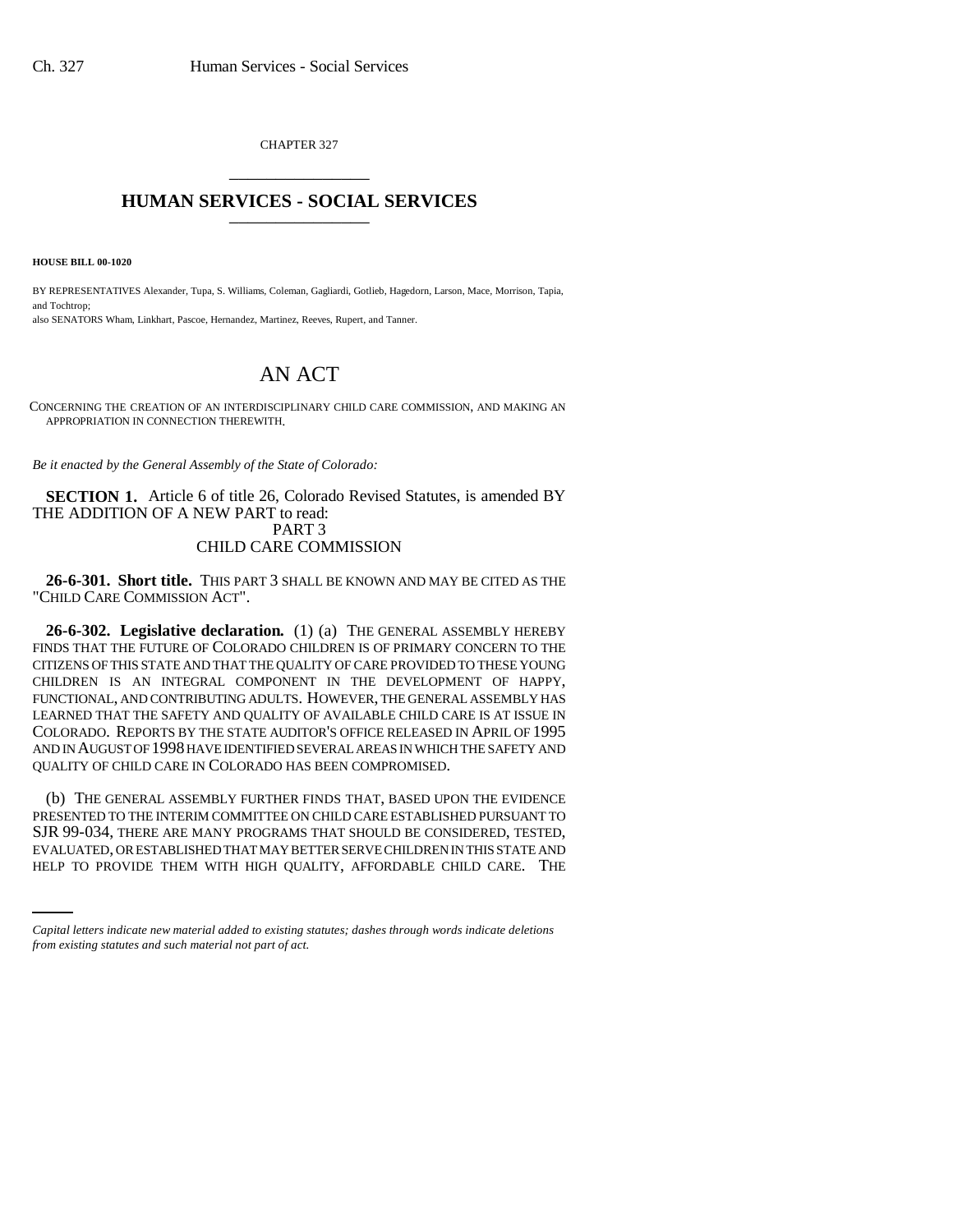GENERAL ASSEMBLY RECOGNIZES THAT THE INTERIM COMMITTEE ON CHILD CARE ADDRESSED A WIDE RANGE OF ISSUES IN PROPOSED LEGISLATION BUT FURTHER NOTES THAT MANY ISSUES WERE OF TOO GREAT A NATURE TO BE THOROUGHLY STUDIED BY THE COMMITTEE IN THE VERY LIMITED TIME AVAILABLE TO IT.

(c) ACCORDINGLY, THE GENERAL ASSEMBLY FINDS THAT IT IS APPROPRIATE AND IN THE BEST INTERESTS OF THE CITIZENS OF THE STATE OF COLORADO TO ESTABLISH A COMMISSION ON CHILD CARE TO CONTINUE STUDYING THE CRITICAL ISSUES IMPACTING CHILD CARE IN THE STATE OF COLORADO IN AN EFFORT TO IMPROVE THE QUALITY OF CHILD CARE PROVIDED TO THE YOUNGEST CITIZENS OF THE STATE.

**26-6-303. Definitions.** AS USED IN THIS PART 3, UNLESS THE CONTEXT OTHERWISE PROVIDES:

(1) "CHILD CARE" MEANS CARE PROVIDED TO A CHILD OR CHILDREN BY A CHILD CARE FACILITY REQUIRED TO BE LICENSED PURSUANT TO PART 1 OF THIS ARTICLE OR BY A FACILITY DESCRIBED IN SECTION 26-6-103 THAT IS NOT REQUIRED TO BE LICENSED. THE TERM "CHILD CARE" AS USED IN THIS PART 3 DOES NOT INCLUDE CARE PROVIDED TO A CHILD BY THAT CHILD'S PARENT OR LEGAL GUARDIAN.

(2) "CHILD CARE FACILITY" MEANS ANY FACILITY REQUIRED TO BE LICENSED PURSUANT TO PART 1 OF THIS ARTICLE AND SHALL INCLUDE, BUT IS NOT LIMITED TO:

- (a) CHILD CARE CENTERS;
- (b) CHILD PLACEMENT AGENCIES;
- (c) FAMILY CHILD CARE HOMES;
- (d) FOSTER CARE HOMES;
- (e) HOMELESS YOUTH SHELTERS;
- (f) RESIDENTIAL CHILD CARE FACILITIES; AND
- (g) SECURE RESIDENTIAL TREATMENT CENTERS.

(3) "COMMISSION" MEANS THE CHILD CARE COMMISSION CREATED IN SECTION 26-6-304.

**26-6-304. Child care commission - created.** (1) (a) IN ORDER TO PROVIDE LEGISLATIVE OVERSIGHT AND THE CONTINUED STUDY AND FURTHER DEVELOPMENT OF RECOMMENDATIONS FOR IMPROVEMENTS IN THE DELIVERY OF CHILD CARE IN THE STATE OF COLORADO, THERE IS HEREBY CREATED IN THE STATE DEPARTMENT THE CHILD CARE COMMISSION. THE COMMISSION SHALL CONSIST OF FIFTEEN MEMBERS TO BE APPOINTED FOR TERMS OF THREE YEARS; EXCEPT THAT, OF THE MEMBERS FIRST APPOINTED, FIVE MEMBERS SHALL BE APPOINTED FOR ONE YEAR, FIVE MEMBERS FOR TWO YEARS, AND FIVE MEMBERS FOR THREE YEARS. THE APPOINTING AUTHORITIES SHALL JOINTLY DETERMINE WHICH COMMISSION MEMBERS SHALL SERVE REDUCED TERMS; EXCEPT THAT THE MEMBERS DESCRIBED IN PARAGRAPH (b) OF THIS SUBSECTION (1) SHALL BE INCLUDED IN THE GROUP OF MEMBERS FIRST APPOINTED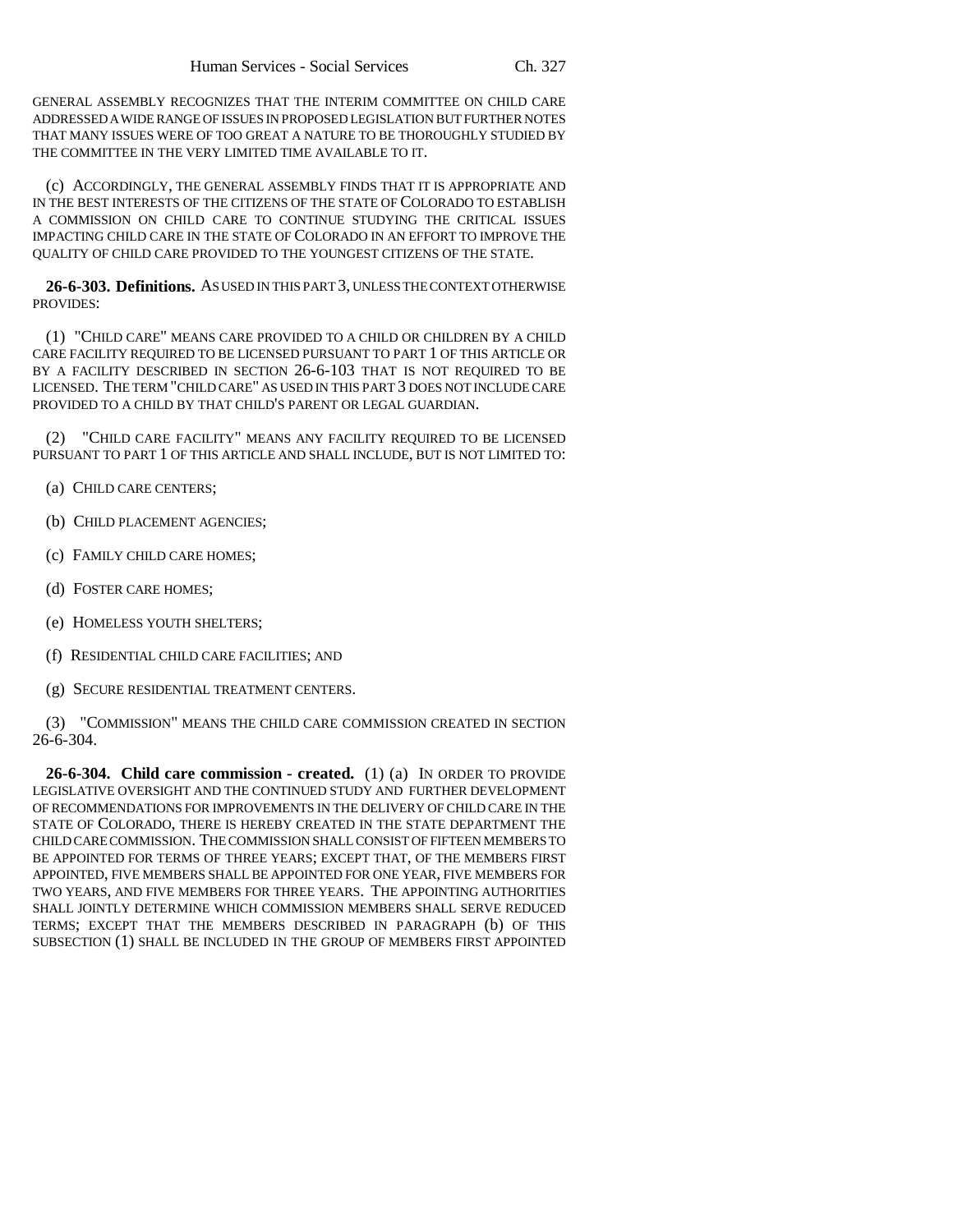FOR TWO YEARS. VACANCIES SHALL BE FILLED BY APPOINTMENT OF THE ORIGINAL APPOINTING AUTHORITY FOR THE REMAINDER OF THE UNEXPIRED TERM. INITIAL APPOINTMENTS SHALL BE MADE TO THE COMMISSION NO LATER THAN AUGUST 1, 2000.

(b) THE GOVERNOR SHALL APPOINT NINE MEMBERS OF THE COMMISSION, NO MORE THAN FIVE OF WHOM SHALL BE FROM THE SAME POLITICAL PARTY, WHO SHALL BE REPRESENTATIVE OF THE CULTURAL AND GEOGRAPHIC DIVERSITY OF THE STATE AND AT LEAST ONE OF WHOM SHALL HAVE EXPERIENCE WORKING WITH CHILDREN WITH DISABILITIES. THE MEMBERS OF THE COMMISSION APPOINTED BY THE GOVERNOR SHALL ALSO BE REPRESENTATIVE OF THE FOLLOWING INTERESTS, ORGANIZATIONS, STATE AGENCIES, AND BOARDS:

(I) THE DIVISION OF CHILD CARE IN THE STATE DEPARTMENT OF HUMAN SERVICES;

(II) THE COMMUNITY CONSOLIDATED CHILD CARE SERVICES PILOT PROGRAM ESTABLISHED PURSUANT TO ARTICLE 6.5 OF THIS TITLE;

(III) EDUCATORS TEACHING CHILDREN IN PRESCHOOL, KINDERGARTEN, OR GRADES ONE THROUGH FIVE;

(IV) THE STATE BOARD FOR COMMUNITY COLLEGES AND OCCUPATIONAL EDUCATION;

(V) THE COUNTY DEPARTMENTS OF SOCIAL SERVICES;

(VI) CHILD CARE FACILITIES;

(VII) PARENTS OF CHILDREN CURRENTLY ENROLLED IN A PUBLIC OR PRIVATE EARLY CHILDHOOD CARE AND EDUCATION PROGRAM;

(VIII) THE BUSINESS COMMUNITY;

(IX) NON-PROFIT OR NOT-FOR-PROFIT ORGANIZATIONS THAT EVALUATE THE QUALITY OF EARLY CHILDHOOD CARE AND EDUCATION PROGRAMS AND ASSIGN RATINGS THERETO IN AN EFFORT TO ASSESS THE SUCCESS OF SUCH PROGRAMS AND TO IMPROVE THE ULTIMATE DELIVERY OF EARLY CHILDHOOD CARE AND EDUCATION.

(c) SIX OF THE MEMBERS OF THE COMMISSION SHALL BE MEMBERS OF THE GENERAL ASSEMBLY AND SHALL BE APPOINTED AS FOLLOWS:

(I) THE PRESIDENT OF THE SENATE SHALL APPOINT TWO MEMBERS FROM THE SENATE AND THE MINORITY LEADER OF THE SENATE SHALL APPOINT ONE MEMBER FROM THE SENATE TO SERVE ON THE COMMISSION, NO MORE THAN TWO OF WHOM SHALL BE MEMBERS OF THE SAME POLITICAL PARTY;

(II) THE SPEAKER OF THE HOUSE OF REPRESENTATIVES SHALL APPOINT THREE MEMBERS FROM THE HOUSE OF REPRESENTATIVES TO SERVE ON THE COMMISSION, NO MORE THAN TWO OF WHOM SHALL BE MEMBERS OF THE SAME POLITICAL PARTY.

(2) THE MEMBERS OF THE COMMISSION WHO ARE MEMBERS OF THE GENERAL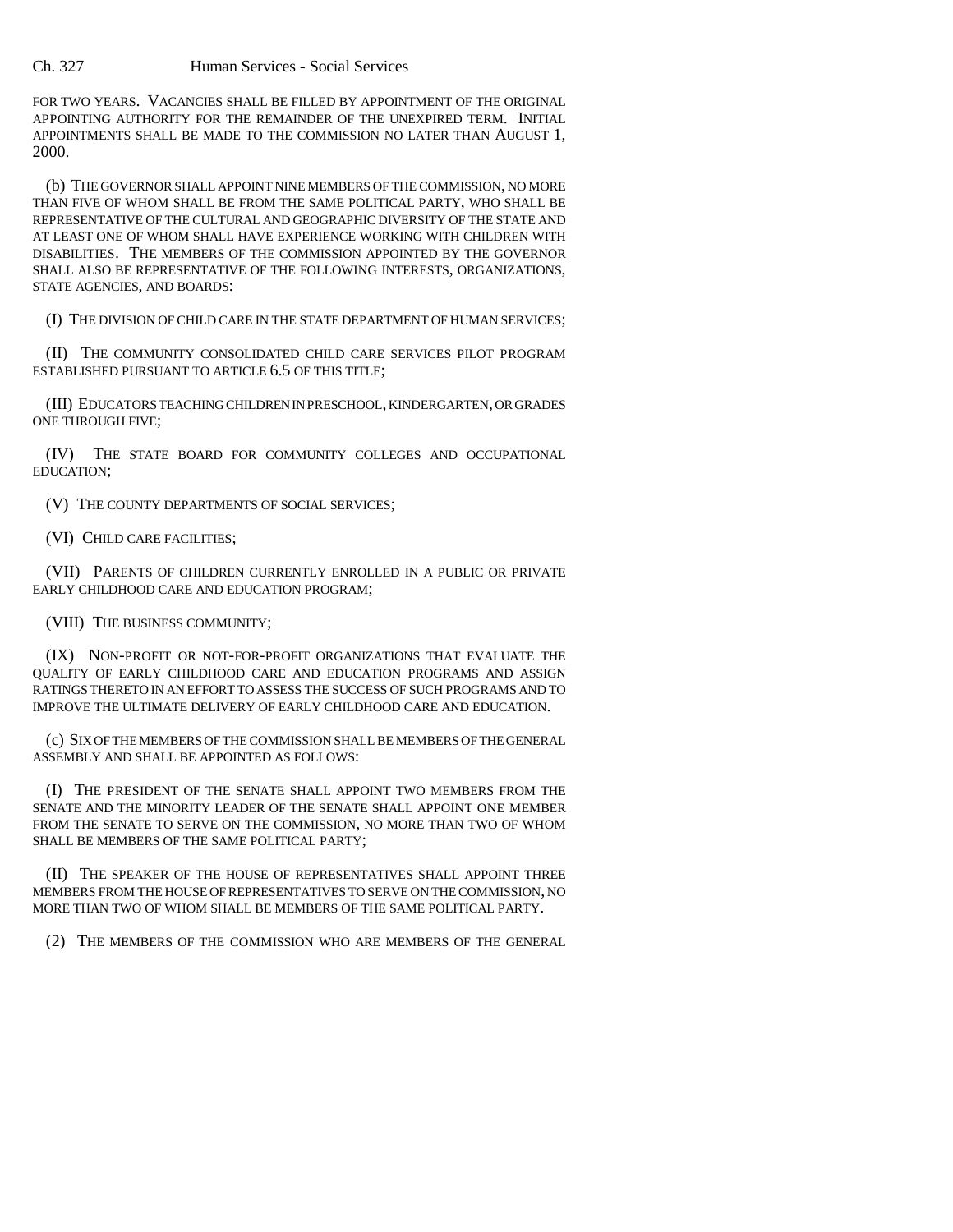ASSEMBLY SHALL BE COMPENSATED AS PROVIDED IN SECTION 2-2-307, C.R.S., AND MEMBERS OF THE COMMISSION WHO ARE NOT MEMBERS OF THE GENERAL ASSEMBLY SHALL BE REIMBURSED FOR THEIR ACTUAL AND NECESSARY EXPENSES INCURRED IN THE PERFORMANCE OF THEIR OFFICIAL DUTIES WHILE SERVING ON THE COMMISSION.

(3) A MAJORITY OF THE MEMBERS OF THE COMMISSION SHALL CONSTITUTE A QUORUM. A QUORUM SHALL HAVE FULL AND COMPLETE POWER TO ACT UPON AND RESOLVE IN THE NAME OF THE COMMISSION ANY MATTER OR QUESTION PROPERLY BEFORE IT AT ANY MEETING. THE COMMISSION, AS SOON AFTER APPOINTMENT AS PRACTICABLE AND EACH YEAR THEREAFTER, SHALL ELECT FROM AMONG ITS MEMBERS A CHAIRPERSON, A VICE-CHAIRPERSON, AND A SECRETARY WHO SHALL HOLD OFFICE UNTIL THEIR SUCCESSORS ARE ELECTED. THE CHAIRPERSON, OR HIS OR HER DESIGNEE, SHALL PRESIDE AT ALL MEETINGS OF THE COMMISSION, AND THE SECRETARY, OR HIS OR HER DESIGNEE, SHALL MAKE A RECORD OF THE PROCEEDINGS THEREOF THAT SHALL BE PRESERVED IN THE OFFICE OF THE STATE DEPARTMENT.

(4) THE COMMISSION SHALL MEET AS OFTEN AS NECESSARY TO CARRY OUT ITS DUTIES AS SPECIFIED IN THIS PART 3. IN COMPLETING ITS DUTIES, THE COMMISSION SHALL SOLICIT INPUT FROM PARENTS, CHILD CARE PROVIDERS, AND OTHER INTERESTED PERSONS.

**26-6-305. Child care commission - duties.** (1) THE COMMISSION SHALL HAVE THE FOLLOWING DUTIES:

(a) TO CONTINUE THE STUDY OF THE OVERALL QUALITY OF CHILD CARE IN COLORADO;

(b) TO CONTINUE THE STUDY OF THE QUALITY, TRAINING, AND EXPERIENCE OF PERSONS PROVIDING CHILD CARE AND TO MAKE RECOMMENDATIONS CONCERNING THE IMPROVEMENT OF THE QUALITY OF SUCH PROVIDERS;

(c) TO CONTINUE THE STUDY OF CRIMINAL BACKGROUND CHECKS OF CHILD CARE PROVIDERS, INCLUDING REVIEWING THE REPORT OF THE PILOT STUDY ESTABLISHED PURSUANT TO SECTION 26-6-115;

(d) TO CONTINUE THE STUDY OF LICENSING REQUIREMENTS FOR, AND FLEXIBILITY NEEDS OF, CHILD CARE PROVIDERS;

(e) TO CONTINUE THE STUDY OF METHODS FOR ENCOURAGING OR FACILITATING THE LOCATION OF CHILD CARE FACILITIES IN WORKPLACES;

(f) TO STUDY THE LEVEL OF TRAINING REQUIREMENTS OF AND CREDENTIALING OPTIONS AVAILABLE TO CHILD CARE PROVIDERS, INCLUDING A STUDY OF THE SUCCESSES AND SHORTCOMINGS OF THE CREDENTIALING PROGRAMS IMPLEMENTED BY COMMUNITY CONSOLIDATED CHILD CARE PILOT SITE AGENCIES PURSUANT TO ARTICLE 6.5 OF THIS TITLE;

(g) TO EVALUATE THE POSSIBILITY OF ALTERNATIVE APPROACHES TO MONITORING, INSPECTING, AND INVESTIGATING CHILD CARE FACILITIES IN AN EFFORT TO USE STATE DEPARTMENT RESOURCES MORE EFFICIENTLY, TO ELIMINATE, IF APPROPRIATE, UNNECESSARY INSPECTIONS, AND TO IMPLEMENT SELF-AUDITING PROCEDURES,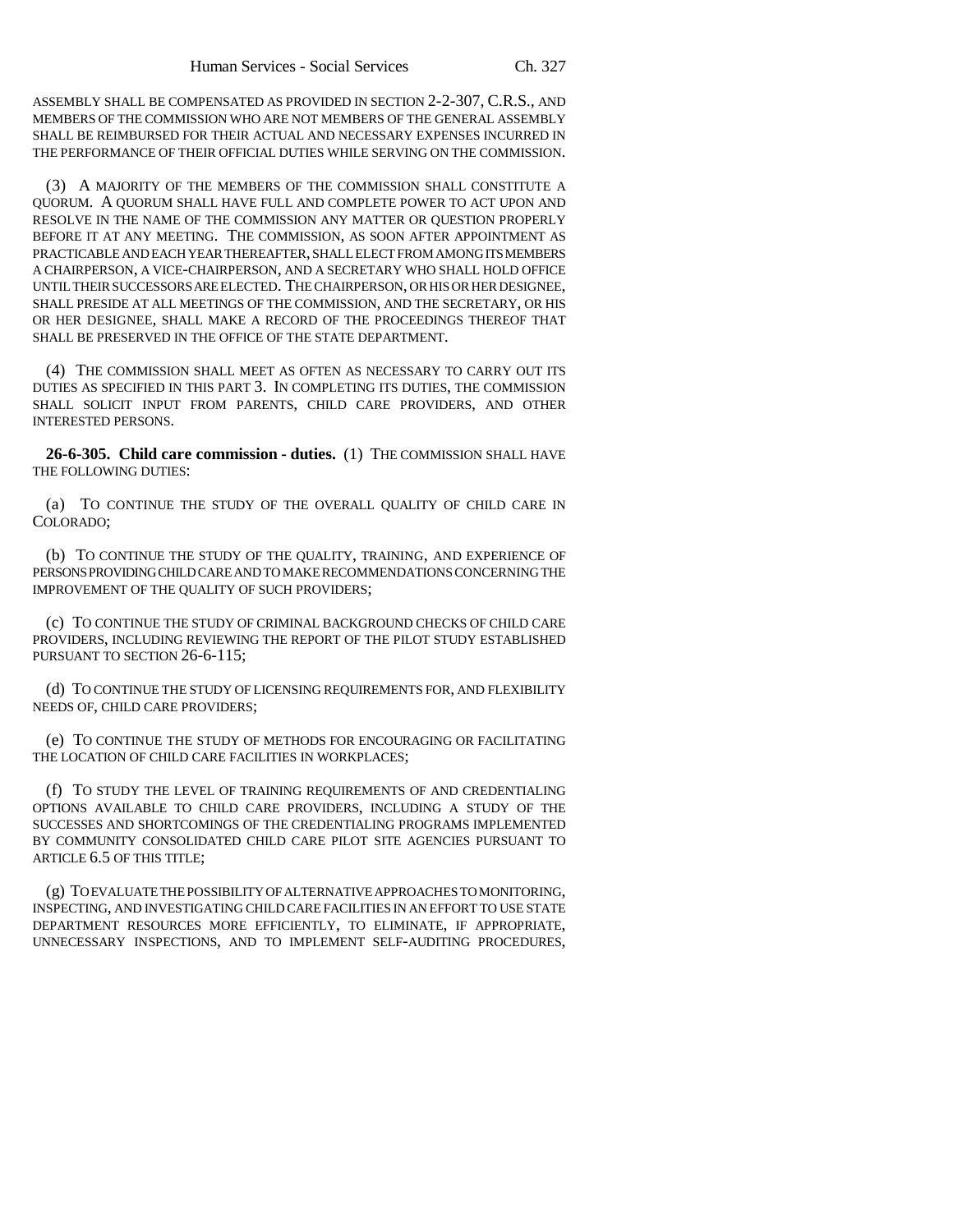WHERE APPROPRIATE;

(h) TO STUDY THE EXTENT, QUALITY, AND IMPACT OF UNLICENSED CHILD CARE IN COLORADO;

(i) TO STUDY THE POSSIBILITY OF COMPLIMENTARY STATE LOAN PROGRAMS;

(j) TO STUDY METHODS FOR ENCOURAGING QUALIFIED INDIVIDUALS TO ENTER THE CHILD CARE PROFESSION;

(k) TO EVALUATE THE COMMUNITY CONSOLIDATED CHILD CARE SERVICES PILOT PROGRAM ESTABLISHED IN ARTICLE 6.5 OF THIS TITLE, TAKING INTO CONSIDERATION THE EVALUATION THAT IS TO BE COMPLETED BY OCTOBER 1, 2001, PURSUANT TO SECTION 26-6.5-105 (3);

(l) TO STUDY SUCH FURTHER ISSUES RELATED TO CHILD CARE THAT MAY IMPROVE THE QUALITY AND DELIVERY OF CHILD CARE IN COLORADO;

(m) TO EVALUATE THE DATA AND RESULTS OF THE STATE TAX CREDITS AND STATE TAX EXEMPTIONS IMPACTING THE CHILD CARE INDUSTRY THAT MAY BE IMPLEMENTED IN COLORADO;

(n) TO EVALUATE AND MAKE RECOMMENDATIONS HOW THE STATE DEPARTMENT AND COUNTY DEPARTMENTS USE FEDERAL CHILD CARE DEVELOPMENT FUNDS AND OTHER FEDERAL MONEYS TOWARD THE IMPROVEMENT OF CHILD CARE IN THE STATE OF COLORADO.

**26-6-306. Report - proposed legislation.** (1) THE CHILD CARE COMMISSION SHALL REPORT TO THE MEMBERS OF THE GENERAL ASSEMBLY ON OR BEFORE NOVEMBER 1, 2001, AND ON OR BEFORE NOVEMBER FIRST EACH YEAR THEREAFTER FOR THE FOLLOWING TWO YEARS, CONCERNING THE MATTERS IT HAS STUDIED AND ADDRESSED. THE REPORT SHALL INCLUDE RECOMMENDATIONS OF THE CHILD CARE COMMISSION. THE STATE DEPARTMENT SHALL WORK WITH THE COMMISSION IN PREPARING THE REPORT.

(2) THE LEGISLATIVE MEMBERS OF THE COMMISSION SHALL SUBMIT PROPOSALS FOR LEGISLATION, IF ANY, TO THE LEGISLATIVE COUNCIL EACH YEAR NO LATER THAN THE APPLICABLE DEADLINE FOR APPROVAL OF INTERIM COMMITTEE BILLS AS SPECIFIED IN JOINT RULE 24 OF THE LEGISLATIVE RULES.

**26-6-307. Repeal of part.** THIS PART 3 IS REPEALED, EFFECTIVE JULY 1, 2004.

**SECTION 2.** 26-6-115 (3), Colorado Revised Statutes, is amended to read:

**26-6-115. Criminal background checks - pilot program.** (3) The department shall report its findings, conclusions, and recommendations concerning the most thorough, timely, and cost-efficient means of conducting criminal background checks to the members of the health, environment, welfare, and institutions committees of the senate and the house of representatives AND TO THE MEMBERS OF THE CHILD CARE COMMISSION CREATED PURSUANT TO PART 3 OF THIS ARTICLE no later than August 1, 2000.